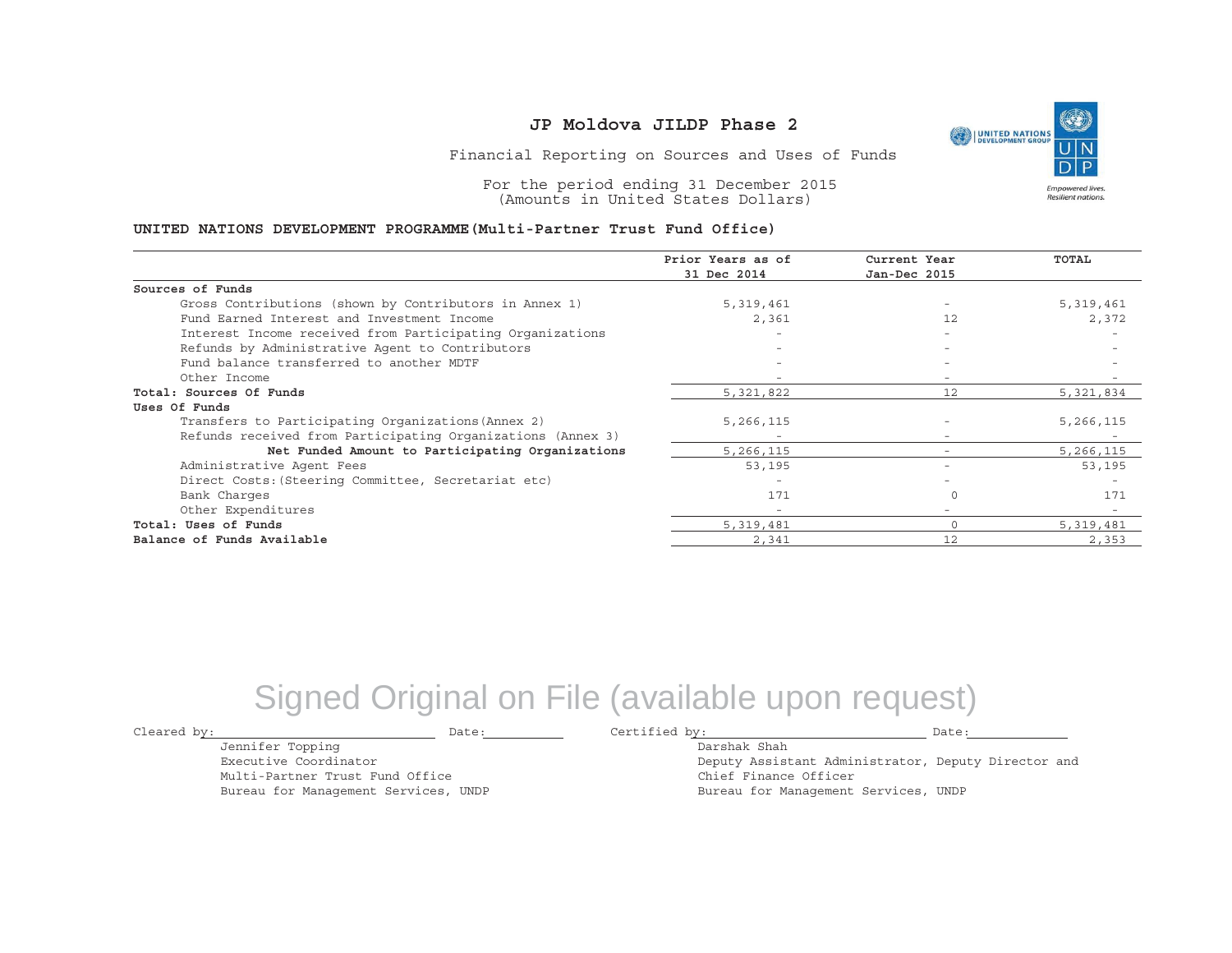

Financial Reporting on Sources and Uses of Funds

For the period ending 31 December 2015 (Amounts in United States Dollars)

#### **UNITED NATIONS DEVELOPMENT PROGRAMME(Multi-Partner Trust Fund Office)**

**Annex - 1: Gross Contributions**

|                       | Prior Years as of | Current Year<br>Jan-Dec 2015 | TOTAL     |  |
|-----------------------|-------------------|------------------------------|-----------|--|
|                       | 31 Dec 2014       |                              |           |  |
| Contributors          |                   |                              |           |  |
| GOVERNMENT OF DENMARK | 5,319,461         | $\overline{\phantom{0}}$     | 5,319,461 |  |
| Total: Contributions  | 5,319,461         | $\overline{\phantom{0}}$     | 5,319,461 |  |

# Signed Original on File (available upon request)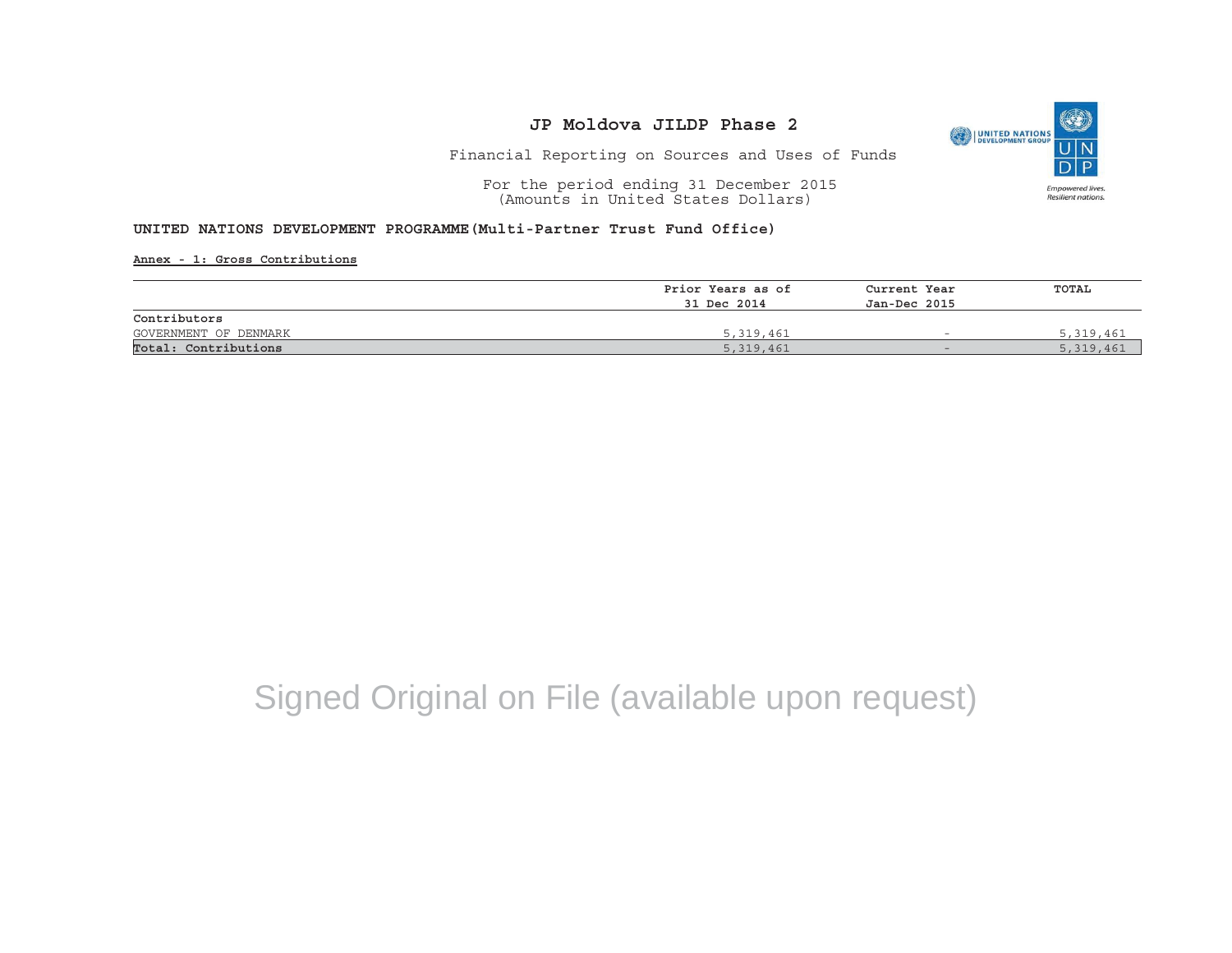

Financial Reporting on Sources and Uses of Funds

For the period ending 31 December 2015 (Amounts in United States Dollars)

#### **UNITED NATIONS DEVELOPMENT PROGRAMME(Multi-Partner Trust Fund Office)**

#### **Annex - 2: Transfers to Participating Organizations**

|                                                | Prior Years as of | Current Year             | TOTAL     |
|------------------------------------------------|-------------------|--------------------------|-----------|
|                                                | 31 Dec 2014       | Jan-Dec 2015             |           |
| <b>UNDP</b>                                    | 4,668,938         | $\overline{\phantom{0}}$ | 4,668,938 |
| UNWOMEN                                        | 597,177           | -                        | 597,177   |
|                                                |                   |                          |           |
| Total Transfers to Participating Organizations | 5,266,115         |                          | 5,266,115 |

# Signed Original on File (available upon request)